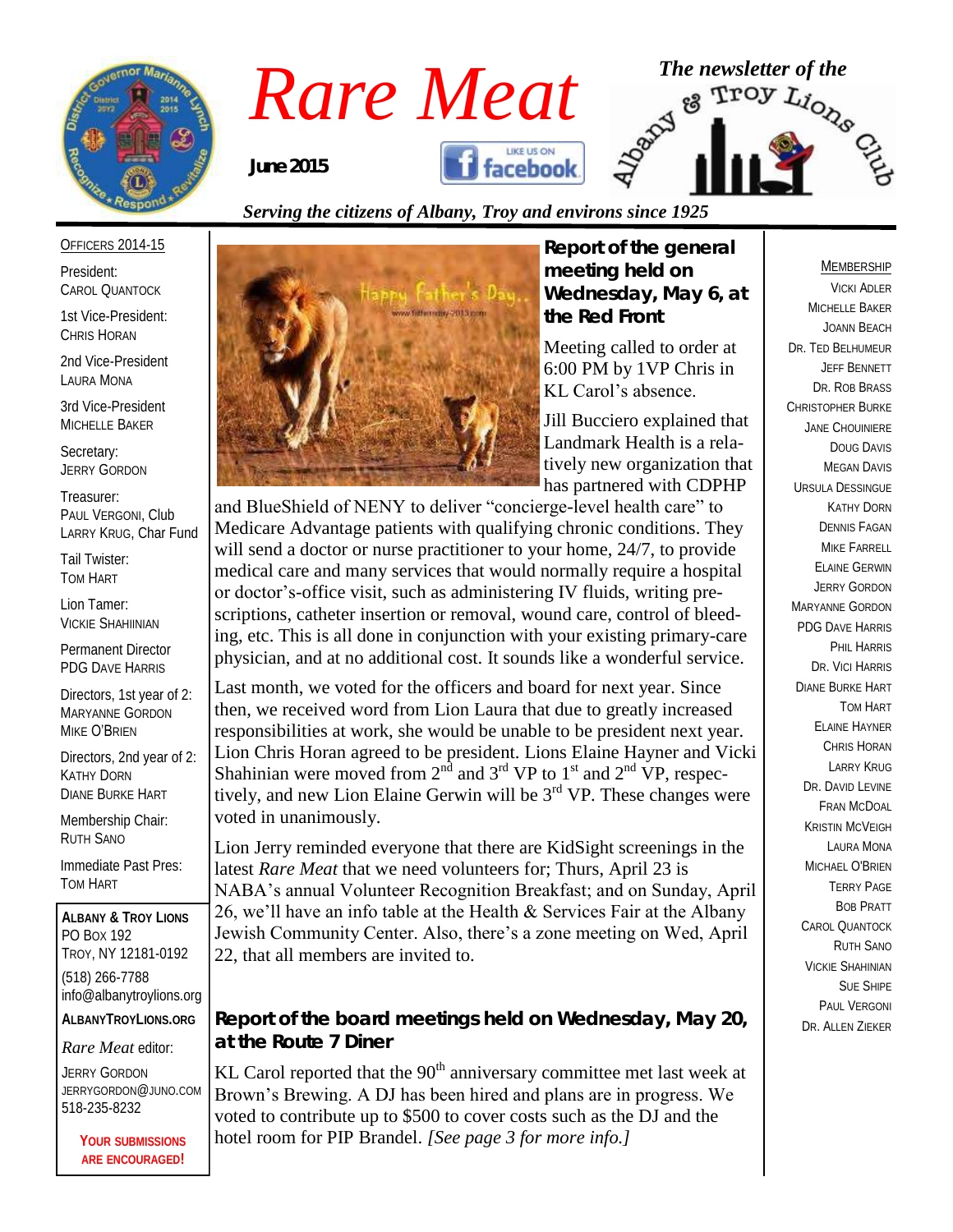Lion Tom will be shipping at least 3000 eyeglasses this month.

Our next blood drive will be on Wed, June 3, at the Watervliet Senior Center. KL Carol will send out a request for volunteers. The drive will be from 1-6pm, as usual, but whoever covers the  $2<sup>nd</sup>$  shift will have to leave about 5 to get to the installation dinner, which is the same night.

Our installation dinner will be on June 3 at Moscatiello's Restaurant, just south of HVCC. Lion Diane has 20 reservations so far, but we hope for a few more in the coming weeks. *[See "Our Next Meeting" below for more info.]*

Lion Ursula volunteered at a NABA KidSight screening yesterday in Clifton Park and will be doing another one next week in Schenectady.

Lion Maryanne gave out one eyeglass voucher in the past month and has another in the works.

KL Carol has had several requests for hearing aids; she's waiting for the applications to be returned.

Next year, KL Carol will be a zone chair, and she'd really like someone to take over her hearing chair position.

Several months ago, we voted to buy 10 "I See the World" children's books, but this didn't actually happen. We will buy them now, and KL Carol will put together a list of potential recipients for discussion at next month's board meeting.

We voted to donate \$100 to the Vision Center on Blindness.

We voted to sponsor a HOBY student for \$200.



## **Принесите потенциального члена встрече**

*If we keep repeating "Bring a potential member to a meeting," it will soon become old hat. So as part of your continuing education and to keep the thought fresh, we'll say it in a different language each month. This is Russian.*

*Our next meeting* 

Our annual installation dinner will be on **Wednesday, June 3**, at Moscatiello's Restaurant, just south of HVCC. Socializing (with or without lubrication) will begin at 6, with dinner at 6:30. We'll order off the menu and get separate checks. This is one of our two annual social events, so please plan on being there with your significant other. If you're going to be an officer or board member next year, it would be especially nice to be there for your installation. Lion Diane is taking reservations at H: 283-6099, C: 605-8600 or [DBHart@nycap.rr.com.](mailto:DBHart@nycap.rr.com) Please get back to her by Sunday, May 30.

#### *Dues*

For those of you who haven't paid your 2015-16 dues yet, make sure Lion Paul gets your \$70 **no later than Thursday, June 25**. Checks should be payable to **Albany & Troy Lions Club** and mailed to Lion Paul Vergoni, 7 Davis Place, Latham, NY 12110-1181.

### *Buying on line…*

If you're planning on making a purchase at amazon.com, do it from **SMILE.AMAZON.COM** instead. You can specify **ALBANY AND TROY LIONS** as your charity of choice, and we'll get 0.5% of whatever you spend.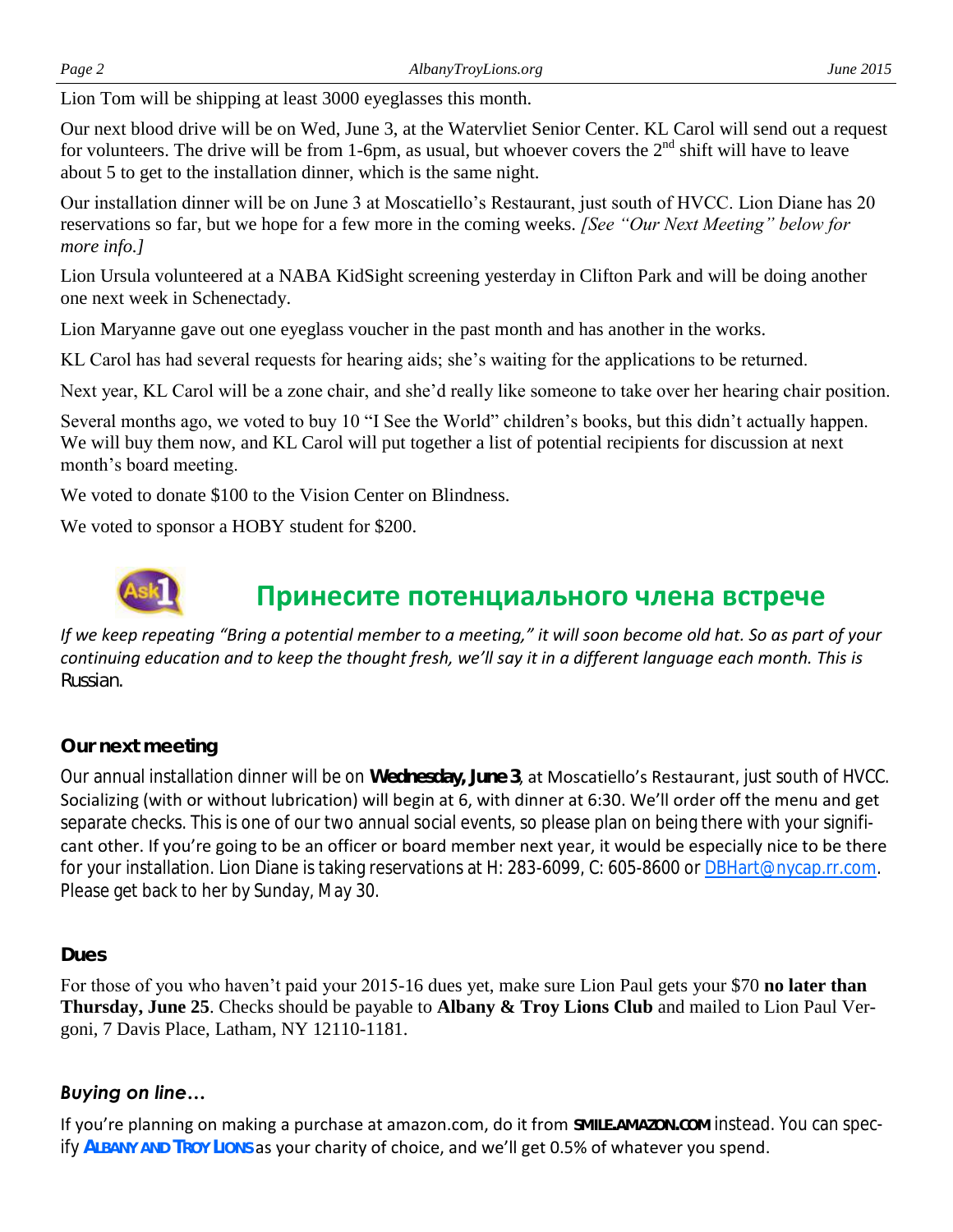#### *KidSight*

Kathryn always appreciates our help with NABA's KidSight vision screenings. Our thanks to Lion Ursula and for volunteering for two screenings in May, both of which were out of our territory (in Clifton Park and Schenectady).

It's pretty simple and it rarely takes more than a couple of hours, usually starting at 9:30 a.m. Why not give one or two a try? Please let Lion Jerry know asap if you're available to help, and I'll get address details for you.

- 6/1 Helping Hands –Clifton Park
- 6/4 ECEC- North Greenbush
- 6/16 Kiddie Academy-Albany
- 6/22 Kiddie Academy-Latham
- 6/24 Wee Care in Labor building Albany

#### *Our 90th!*

The Albany & Troy Lions Club and the Saratoga Springs Lions Club were both founded in 1925, and the clubs will be celebrating their 90th Anniversary together on Saturday, November 7, 2015. The event will be held at the historic Gideon Putnam Hotel in Saratoga State Park. We are honored to have Past International President Lion Al Brandel as our guest speaker.

We're still working on the details, but we expect the cost to be about \$60 per person. This may seem a bit high, but it will be a very nice meal at a very nice place and a very significant occasion. Start putting your pennies away now.

The next committee meeting will be Wednesday, June 24, at 6:30 PM at Lillian's Restaurant in Saratoga Springs; anyone interested is welcome. (We've been alternating the committee meetings between Saratoga and Troy.)

We're looking for memorabilia to include in a film loop that will run during the cocktail hour. If you've got any old photos, documents or anything else that might be of interest, please let us know.

#### *Help wanted*

Lion Carol has been handling our hearing-aid requests for several years. She'll be zone chair next year and she'd like someone else to take over the hearing responsibility. The job is to determine the applicant's eligibility for our assistance and to work with Madison Hearing to ensure everything goes smoothly. We get only about 6-8 applicants a year, so it shouldn't be an undue strain. If you have any questions about what's required, please contact Carol at **cquantoc@nycap.rr.com** or **664-3901.** She will also provide all necessary job training. Here's your chance to be of service; please step forward.

### *On a personal note …*

PDG Dave reports that Lion Phil continues to reside at the nursing home and often asks about what is happening at the club. He wishes to thank all those who continue to remember him by sending cards. His address: Philip R. Harris, c/o Eddy Heritage House / Room 313A, 2920 Tibbits Ave, Troy, NY 12180..

(more on next page…)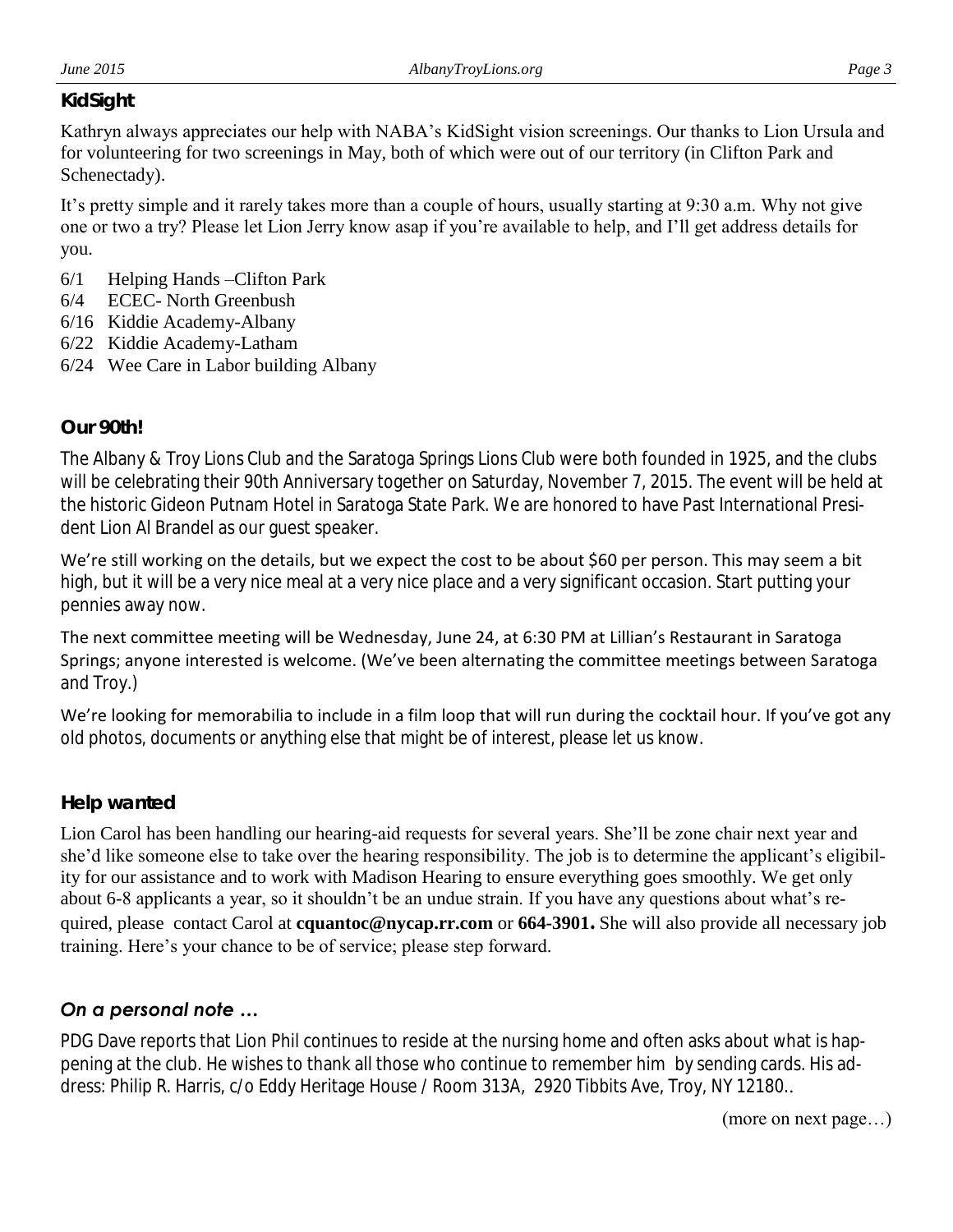

From Lion Ruth Sano: "During recent travels through Kentucky & Indiana I ran into some Lions from Petersburg, IN, at the Azalea Blossom Festival *[see photo →].* The festival is their equivalent to our Tulip Festival and the Azalea Path Arboretum and Botanical Gardens are amazing. We were lucky that we happened to be in the area when the 100 variety of azaleas were in full bloom."



| Sun                      | Mon              | <b>Tues</b>      | Wed                     | Thu             | Fri | Sat                         |
|--------------------------|------------------|------------------|-------------------------|-----------------|-----|-----------------------------|
|                          | 1<br>KidSight -  | 2                | з<br>Inst Dinner -      | 4<br>KidSight - | 5   | 6                           |
|                          | see p 3          |                  | see page 2              | see p 3         |     |                             |
|                          |                  |                  | <b>Blood Drive -</b>    |                 |     |                             |
|                          |                  |                  | see page 4              |                 |     |                             |
| $\overline{\phantom{a}}$ | 8                | 9                | 10                      | 11              | 12  | 13<br><b>DG Testimonial</b> |
|                          |                  |                  |                         |                 |     | see page 6                  |
| 14<br>Flag Day           | 15               | 16<br>KidSight - | 17<br>6pm: Board        | 18              | 19  | 20                          |
|                          |                  | see p 3          | meeting at Rte          |                 |     |                             |
|                          |                  |                  | 7 Diner.                |                 |     |                             |
| 21<br>Father's Day       | 22<br>KidSight - | 23               | 24<br>KidSight -        | 25              | 26  | 27                          |
|                          | see p 3          |                  | see p 3                 |                 |     |                             |
|                          |                  |                  | 90 <sup>th</sup> Comm - |                 |     |                             |
|                          |                  |                  | see p 3                 |                 |     |                             |
| 28                       | 29               | 30               |                         |                 |     |                             |
|                          |                  |                  |                         |                 |     |                             |
|                          |                  |                  |                         |                 |     |                             |

# **June 2015**

**For other events around the district, visit 20Y2Lions.org**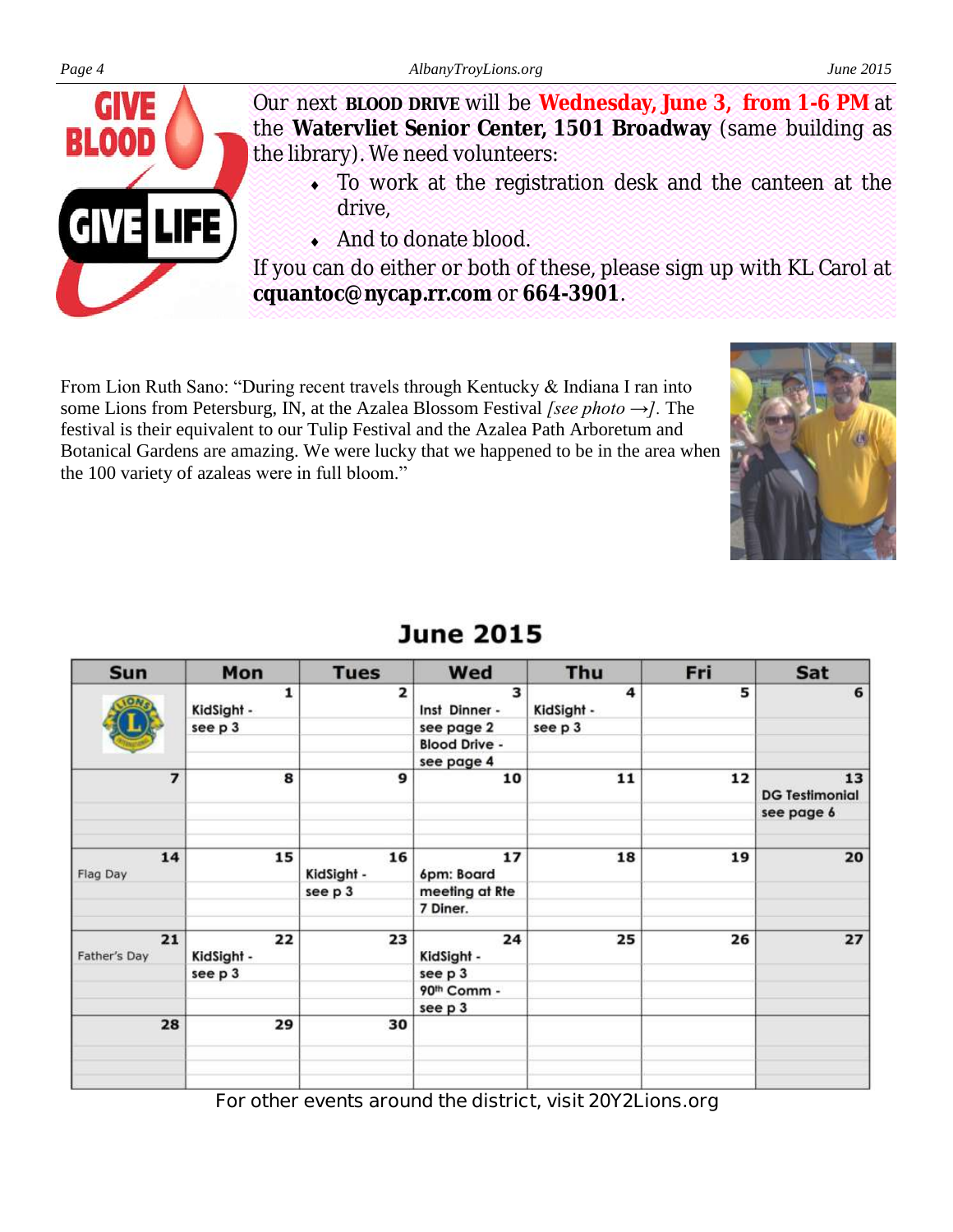## *Happy Birthday!*

Happy **June** birthday to these A&T Lions:

8th - Ted Belhumeur 12th - Laura Mona 25th - Diane Hart 26th - Doug Davis



*Happy Anniversary!*

Happy Lions Anniversary to these **June** inductees:

Michelle Baker - 3 years Dave Harris - 17 years with us Bob Pratt -20 years Doug Davis - 26 years





A BOTCHED HOME IMPROVEMENT JOB



**Learn about centennial events at LIONS100.ORG**

Visit your club's web site: **ALBANYTROYLIONS.ORG**, your district web site: **20Y2LIONS.ORG**, and International's web site: **LIONSCLUBS.ORG**.